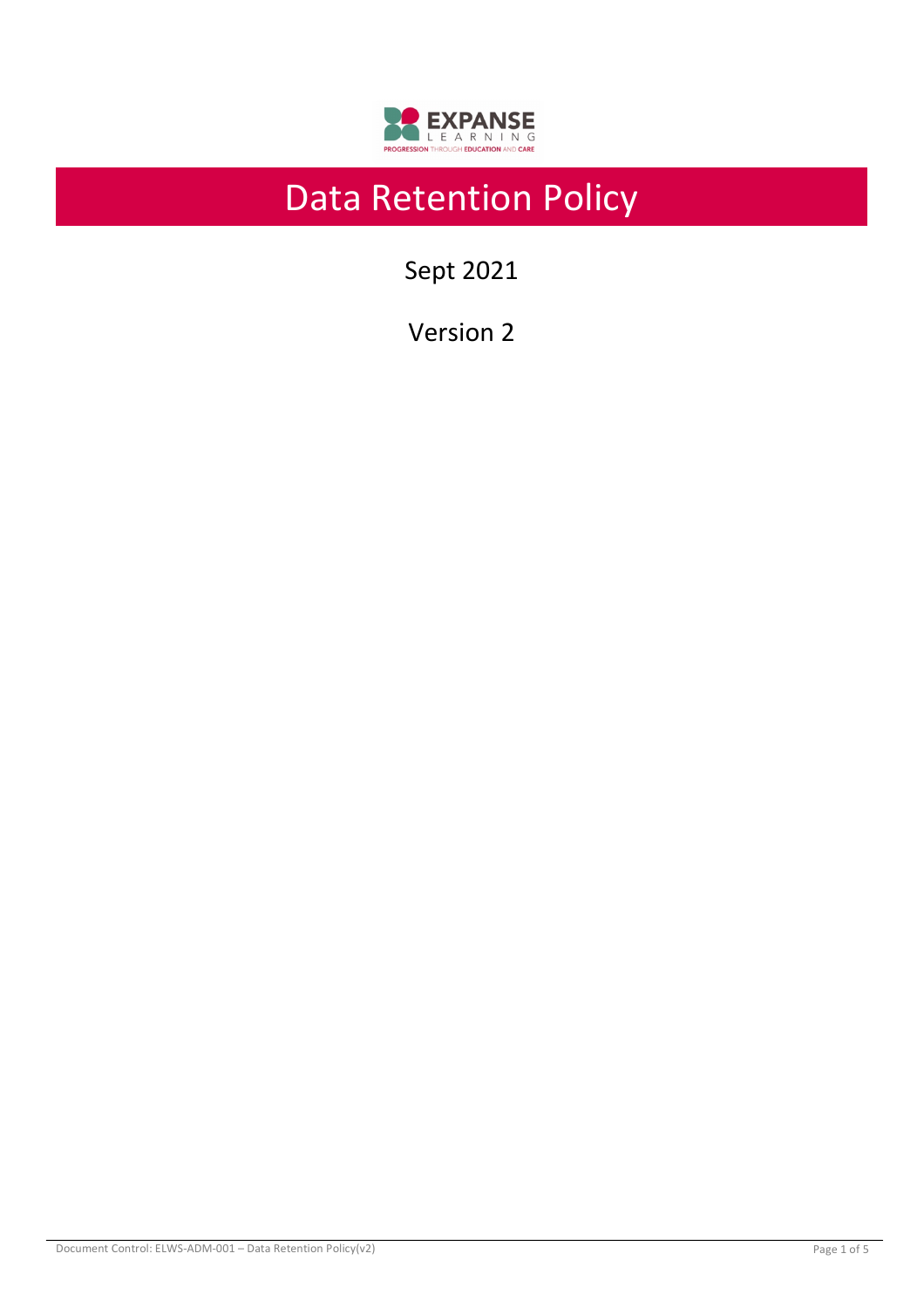# **1. Scope**

This policy applies to all staff at Expanse Learning.

# **2. Introduction**

The School has a responsibility to maintain its records and record keeping systems. When doing this, the School will take account of the following factors:

- o The most efficient and effective way of storing records and information
- o The confidential nature of the records and information stored
- o The security of the record systems used
- o Privacy and disclosure; and
- o Their accessibility.

This policy does not form part of any employee's contract of employment and is not intended to have contractual effect. It does, however, reflect the School's current practice, the requirements of current legislation and best practice and guidance. It may be amended by the School from time to time and any changes will be notified to employees within one month of the date on which the change is intended to take effect. The School may also vary any parts of this procedure, including any time limits, as appropriate in any case.

#### **3. Data Protection**

This policy sets out how long employment-related and student data will normally be held by us and when that information will be confidentially destroyed in compliance with the terms of the Data Protection Act – DPA (2018) and the Freedom of Information Act (2000).

Data will be stored and processed to allow for the efficient operation of the School. The School's Data Protection Policy outlines its duties and obligations under the DPA (2018).

#### **4. Retention Schedule**

Information (hard copy and electronic) will be retained for at least the period specified in the attached retention schedule. When managing records, the School will adhere to the standard retention times listed within that schedule.

Paper records will be regularly monitored by Corporate Services and the Schools Senior Leadership Team. Electronic records will be regularly monitored by the Data and Compliance Manager supported by the School Business Officer.

The schedule is a relatively lengthy document listing the many types of records used by the school and the applicable retention periods for each record type. The retention periods are based on business needs and legal requirements.

#### **5. Destruction of Records**

Where records have been identified for destruction they should be disposed of in an appropriate way. All information must be reviewed before destruction to determine whether there are special factors that mean destruction should be delayed, such as potential litigation, complaints or grievances.

All paper records containing personal information, or sensitive policy information should be shredded before disposal where possible. All other paper records should be disposed of securely. All electronic information will be deleted.

The School maintains certificate of Destruction evidence of records which have been destroyed and who authorised their destruction. When destroying documents, the appropriate staff member should record in this list at least:

- o File reference (or another unique identifier)
- o File title/description
- o Number of files; and
- o Name of the authorising officer.

#### **6. Archiving**

Where records have been identified as being worthy of preservation over the longer term, arrangements should be made to transfer the records to the archives. A database of the records sent to the archives is maintained by the School Business Officer.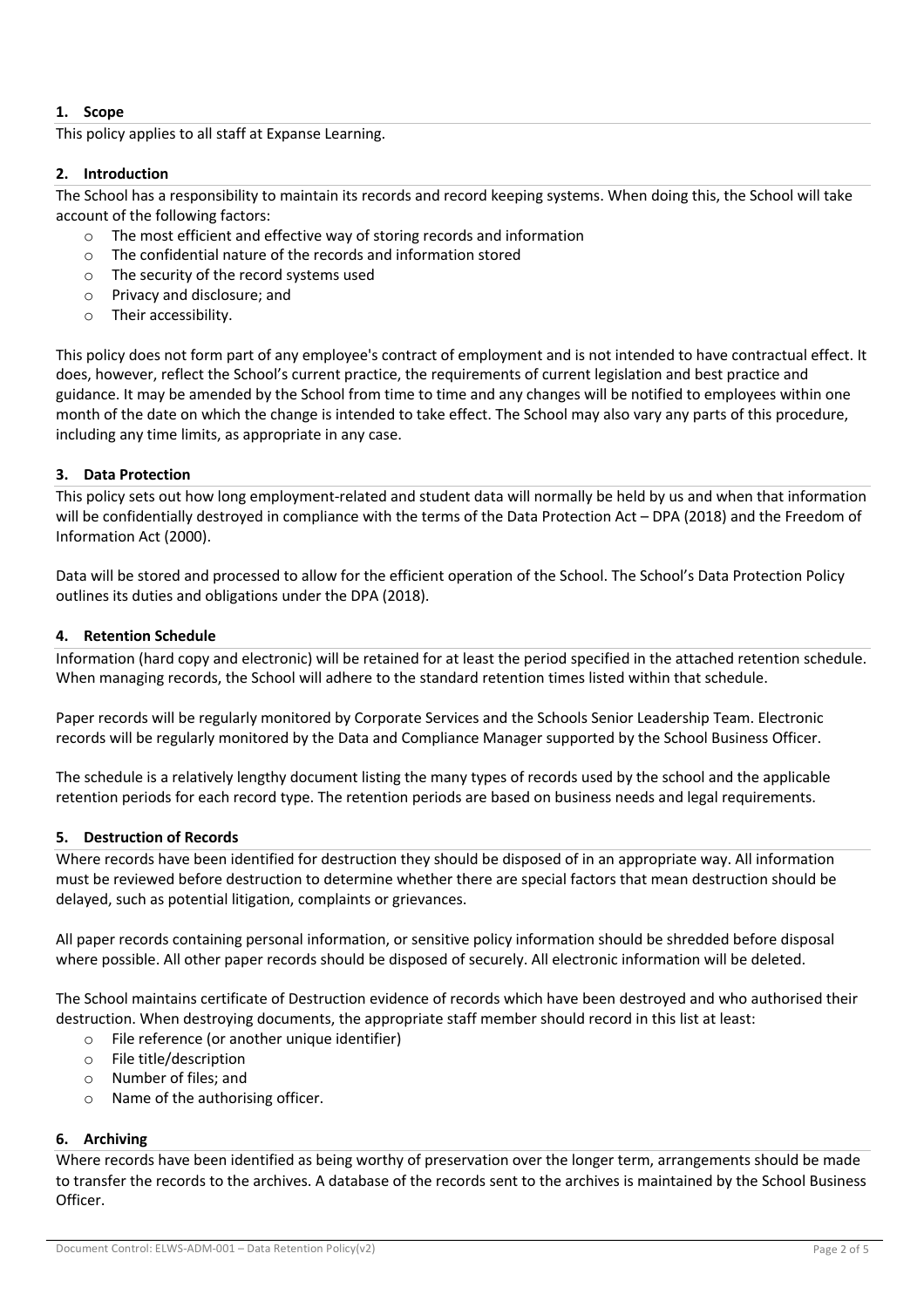The appropriate staff member, when archiving documents should record in this list the following information:

- o File reference (or another unique identifier)
- o File title/description
- o Number of files; and
- o Name of the authorising officer.

### **7. Transferring Information to other media**

Where lengthy retention periods have been allocated to records, members of staff may wish to consider converting paper records to other media such as digital media or virtual storage centres (such as cloud storage). The lifespan of the media and the ability to migrate data where necessary should always be considered.

#### **8. Responsibility and Monitoring**

The School Business Officer has primary and day-to-day responsibility for implementing this Policy. The Data Protection Officer, in conjunction with the School is responsible for monitoring its use and effectiveness and dealing with any queries on its interpretation. The data protection officer will consider the suitability and adequacy of this policy and report improvements directly to management.

Internal control systems and procedures will be subject to regular audits to provide assurance that they are effective in creating, maintaining and removing records. Management at all levels are responsible for ensuring those reporting to them are made aware of and understand this Policy and are given adequate and regular training on it.

#### **9. Monitoring arrangements**

This policy will be reviewed every 12 months but can be revised as needed.

**Impact of non-compliance** *Staff:* Disciplinary action, prosecution *Student:* Not applicable *Legislation/organisational:* Reputational damage, litigation, statutory and non-regulated compliance. prosecution *Compliance lead:* Corporate Services (Data & Compliance) *Policy Reference:* ELGR-HSW-001 *Version:* 2 *Agreed policy location:* DatabridgeMIS and Company Webpage *Does the policy require Governor approval?* No



**Version Control**

| Version | Date       | <b>Revision</b> | <b>Review Date</b> |
|---------|------------|-----------------|--------------------|
|         | 01/09/2020 | First Issue     | 31/08/2021         |
|         | 01/09/2021 | Policy Review   | 31/08/2022         |
|         |            |                 |                    |
|         |            |                 |                    |
|         |            |                 |                    |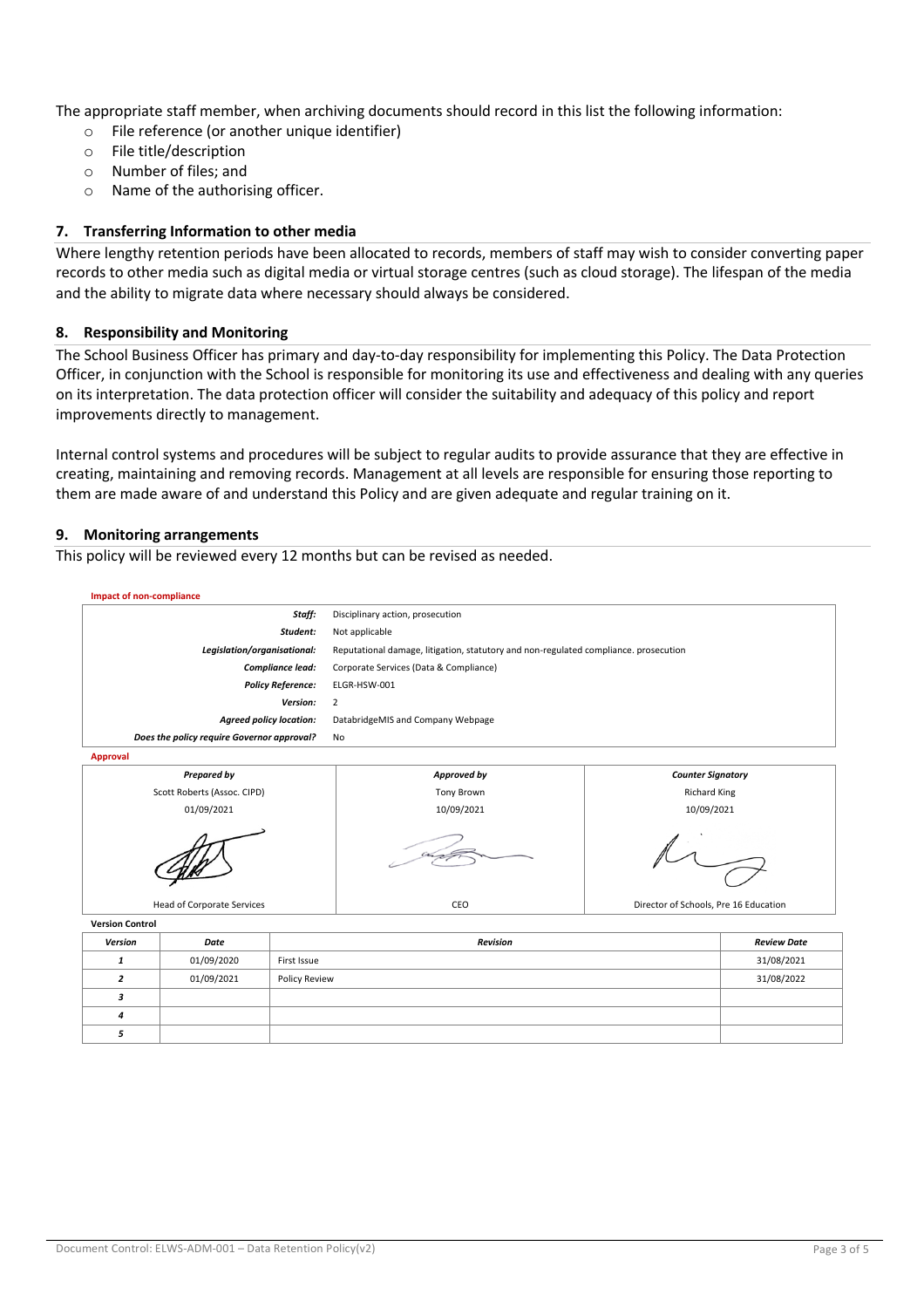# **Appendix 1 –** Data Retention Schedule

| <b>FILE DESCRIPTION</b>                                                                                                           | <b>RETENTION PERIOD</b>                                                                                                                   |  |  |  |  |
|-----------------------------------------------------------------------------------------------------------------------------------|-------------------------------------------------------------------------------------------------------------------------------------------|--|--|--|--|
| <b>Employment Records</b>                                                                                                         |                                                                                                                                           |  |  |  |  |
| Job applications and interview records of unsuccessful candidates                                                                 | Six months after notifying unsuccessful candidates, unless the                                                                            |  |  |  |  |
|                                                                                                                                   | school has applicants' consent to keep their CVs for future                                                                               |  |  |  |  |
|                                                                                                                                   | reference. In this case, application forms will give applicants the                                                                       |  |  |  |  |
|                                                                                                                                   | opportunity to object to their details being retained                                                                                     |  |  |  |  |
| Job applications and interview records of successful candidates<br>Written particulars of employment, contracts of employment and | 6 years after employment ceases<br>6 years after employment ceases                                                                        |  |  |  |  |
| changes to terms and conditions                                                                                                   |                                                                                                                                           |  |  |  |  |
| Right to work documentation including identification documents                                                                    | 2 years after employment ceases                                                                                                           |  |  |  |  |
| Immigration checks                                                                                                                | Two years after the termination of employment                                                                                             |  |  |  |  |
| DBS checks and disclosures of criminal records forms                                                                              | As soon as practicable after the check has been completed and the<br>outcome recorded (i.e., whether it is satisfactory or not) unless in |  |  |  |  |
|                                                                                                                                   | exceptional circumstances (for example to allow for consideration                                                                         |  |  |  |  |
|                                                                                                                                   | and resolution of any disputes or complaints) in which case, for no                                                                       |  |  |  |  |
|                                                                                                                                   | longer than 6 months.                                                                                                                     |  |  |  |  |
| Change of personal details notifications                                                                                          | No longer than 6 months after receiving this notification                                                                                 |  |  |  |  |
| Emergency contact details                                                                                                         | Destroyed on termination                                                                                                                  |  |  |  |  |
| Personnel and training records                                                                                                    | While employment continues and up to six years after employment<br>ceases                                                                 |  |  |  |  |
| Annual leave records                                                                                                              | Six years after the end of tax year they relate to or possibly longer if                                                                  |  |  |  |  |
|                                                                                                                                   | leave can be carried over from year to year                                                                                               |  |  |  |  |
| Consents for the processing of personal and sensitive data                                                                        | For as long as the data is being processed and up to 6 years<br>afterwards                                                                |  |  |  |  |
| <b>Working Time Regulations:</b>                                                                                                  | Two years from the date on which they were entered into<br>$\circ$                                                                        |  |  |  |  |
| Opt out forms<br>$\circ$                                                                                                          | Two years after the relevant period<br>$\circ$                                                                                            |  |  |  |  |
| Records of compliance with WTR<br>$\circ$                                                                                         |                                                                                                                                           |  |  |  |  |
| Disciplinary and training records                                                                                                 | 6 years after employment ceases                                                                                                           |  |  |  |  |
| Allegations of a child protection nature against a member of staff<br>including where the allegation is founded                   | 10 years from the date of the allegation or the person's normal<br>retirement age (whichever is longer). This should be kept under        |  |  |  |  |
|                                                                                                                                   | review. Malicious allegations should be removed.                                                                                          |  |  |  |  |
| <b>Financial and Payroll Records</b>                                                                                              |                                                                                                                                           |  |  |  |  |
| Pension records                                                                                                                   | 12 years                                                                                                                                  |  |  |  |  |
| Retirement benefits schemes - notifiable events (for example,                                                                     | 6 years from the end of the scheme year in which the event took                                                                           |  |  |  |  |
| relating to incapacity)                                                                                                           | place                                                                                                                                     |  |  |  |  |
| Payroll and wage records                                                                                                          | 6 years after end of tax year they relate to                                                                                              |  |  |  |  |
| Maternity/Adoption/Paternity Leave records<br><b>Statutory Sick Pay</b>                                                           | 3 years after end of tax year they relate to<br>3 years after the end of the tax year they relate to                                      |  |  |  |  |
| <b>Current bank details</b>                                                                                                       | No longer than necessary                                                                                                                  |  |  |  |  |
| Agreements and Administration Paperwork                                                                                           |                                                                                                                                           |  |  |  |  |
|                                                                                                                                   |                                                                                                                                           |  |  |  |  |
|                                                                                                                                   | Permanently                                                                                                                               |  |  |  |  |
| Collective workforce agreements and past agreements that could<br>affect present employees                                        |                                                                                                                                           |  |  |  |  |
| <b>School Development Plans</b>                                                                                                   | 3 years from the life of the plan                                                                                                         |  |  |  |  |
| Professional Development Plans                                                                                                    | 6 years from the life of the plan                                                                                                         |  |  |  |  |
| Visitors Book and Signing in Sheets                                                                                               | 6 years                                                                                                                                   |  |  |  |  |
| Newsletters and circulars to staff, parents and students                                                                          | 1 year                                                                                                                                    |  |  |  |  |
| <b>Health and Safety Records</b>                                                                                                  |                                                                                                                                           |  |  |  |  |
| Health and Safety consultations                                                                                                   | Permanently                                                                                                                               |  |  |  |  |
| Health and Safety Risk Assessments                                                                                                | 3 years from the life of the risk assessment                                                                                              |  |  |  |  |
| Any reportable accident, death or injury in connection with work                                                                  | For at least twelve years from the date the report was made                                                                               |  |  |  |  |
| Accident reporting                                                                                                                | Adults - 6 years from the date of the incident<br>Children - when the child attains 25 years of age.                                      |  |  |  |  |
| Fire precaution log books                                                                                                         | 6 years                                                                                                                                   |  |  |  |  |
| Medical records and details of:                                                                                                   | 40 years from the date of the last entry made in the record                                                                               |  |  |  |  |
| control of lead at work<br>$\circ$                                                                                                |                                                                                                                                           |  |  |  |  |
| employees exposed to asbestos dust<br>$\circ$                                                                                     |                                                                                                                                           |  |  |  |  |
| records specified by the Control of Substances Hazardous to<br>$\circ$                                                            |                                                                                                                                           |  |  |  |  |
| Health Regulations (COSHH)                                                                                                        |                                                                                                                                           |  |  |  |  |
| Records of tests and examinations of control systems and<br>protection equipment under COSHH                                      | 5 years from the date on which the record was made                                                                                        |  |  |  |  |
| Temporary and Casual Workers                                                                                                      |                                                                                                                                           |  |  |  |  |